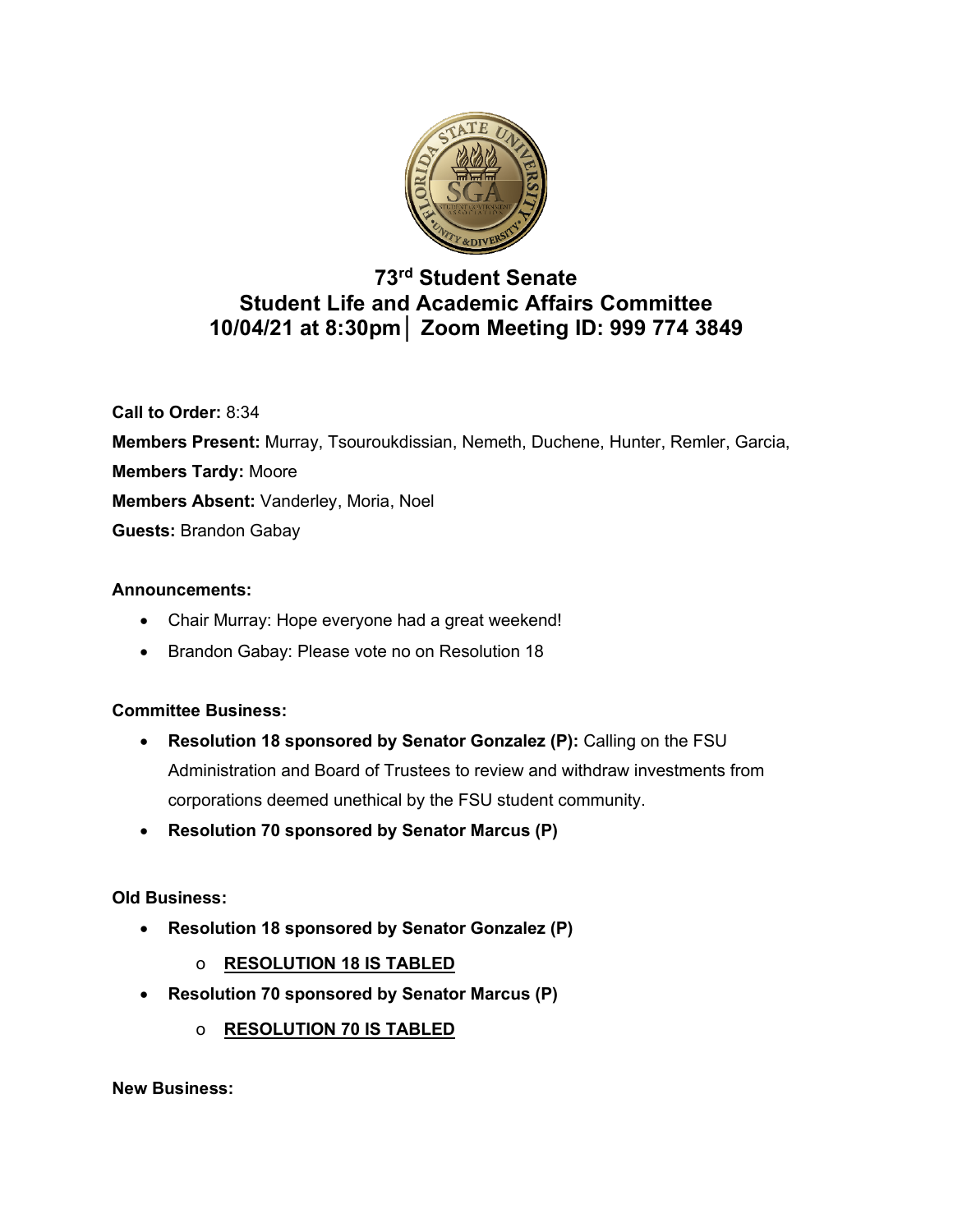- Gabay: Like President Harmon mentioned, we can work on something else if you guys have the time!
- Duchene: Why is Resolution 18 being tabled every week? Is there legislation we can work on for that?
- Tsouroukdissian: That's exactly what Resolution 73 is going to do!
- Murray: Does anyone have any ideas of how we can get Senate out there event wise?
- Hunter: I think that events hosted by SGA could benefit from more Senate attendance. That includes agency events and events SGA is already holding. I think it would be really cool if Senate could co-sponsor agency events. A really good example of this was the BSU march to the game that only 4 Senators attended. There is a lot of strength and power in numbers, and as Senators, I know we all support the agencies, so we should all attend their events in a more formal context. Not sure what that would look like
- Duchene: That should definitely be looked into! It is also Pride Month for FSU and Hispanic Heritage Month right now, so we need to get attendance up for their events. When we see agencies the most is when they're making comments at Senate meetings over things that are not ideal
- Murray: Even pairing with Class Council could be cool
- Duchene: With the arts specifically, Senators should come to Newsies! There's also a play that opens at the end of November. A lot of arts related events. That's a social media opportunity as well. We're all in our own world at the College of Fine Arts, so knowing that there is good will between Senate and my college would be good. 0 dollars from the university help us put on the show. 100% of the funds come from box office ticket sales. If SGA supports us, there is at least that link

#### **Unfinished Business:**

- **Resolution 18 sponsored by Senator Gonzalez (P):** Calling on the FSU Administration and Board of Trustees to review and withdraw investments from corporations deemed unethical by the FSU student community.
- **Resolution 70 sponsored by Senator Marcus (P)**

#### **Closing Announcements:**

• Chair Murray: See you all next week!